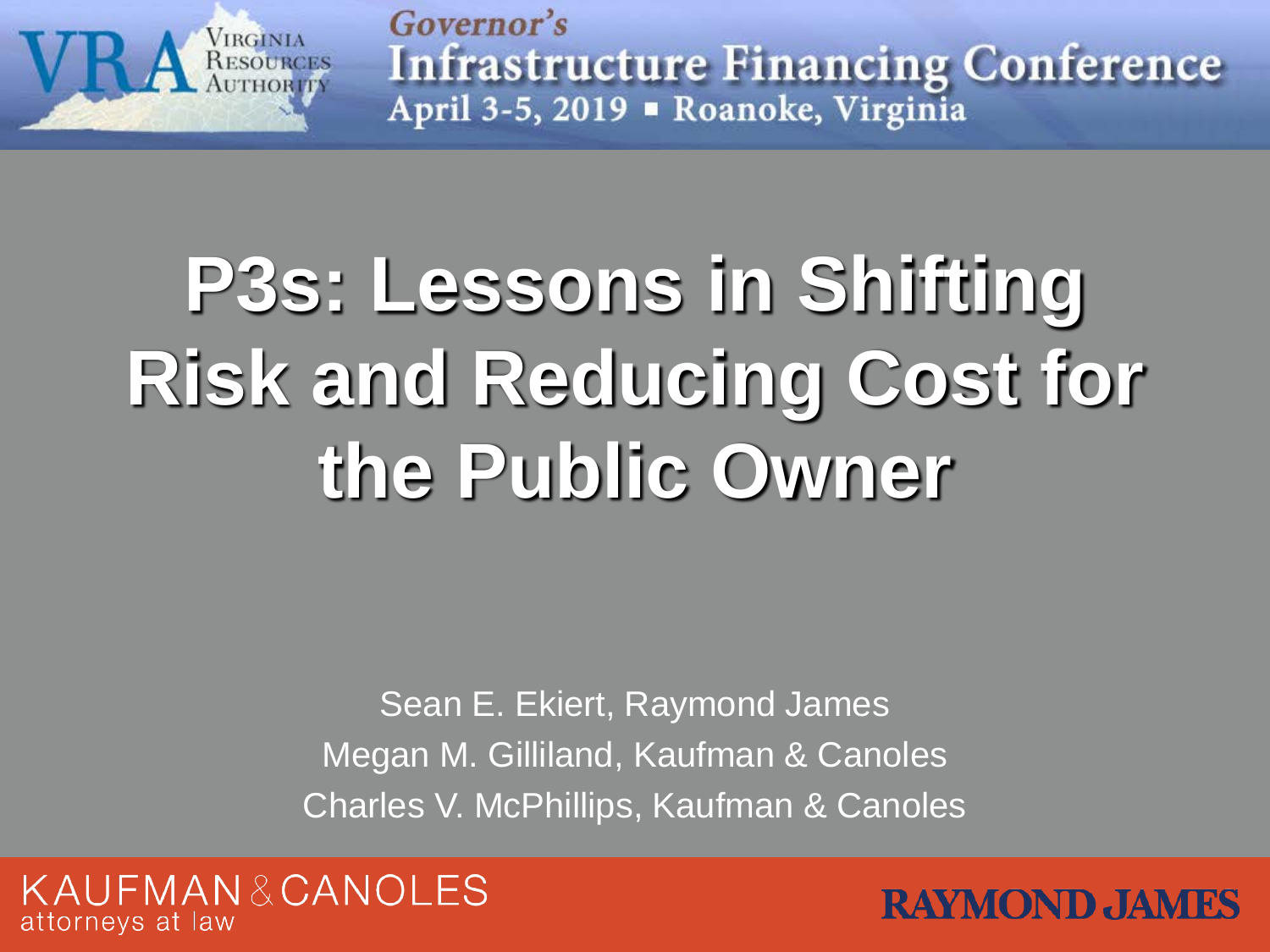## Introduction

- Debt financing accounts for 90% of state and local capital spending (according to 2015 ICMA policy paper)
- Tax-exempt debt is used for everything from roads and bridges to airports, parks, ports, prisons, public transportation, schools, and water and wastewater projects
- Nationally, studies show a 7-10% cost savings derived from utilizing public private partnership methods instead of traditional procurement (measured over the life of the facility). Savings are even higher abroad in Canada and the EU (20-24%).
	- School construction savings using P3 methods (34% in Pembroke Pines, FL, 8-12% on \$134 million in equipment/materials purchased in Norfolk, VA, with far greater savings by accelerating five school projects)
	- Highway construction projects have benefited from P3 design and construction approaches by substantially reducing build time and reaching project savings up to 31% (Denver E-470 Toll Road)
	- The Commonwealth is *receiving* \$500 million from the private developer of the I-66 Express Lanes (outside the Beltway) in return for a 50-year concession (plus \$800 million in net present value public transit improvements)
	- Rail projects have experienced success from P3 financing methods, in one case saving \$300 million on construction of a Transit Line project in Denver (subsequent litigation, however, over operations)

#### KAUFMAN&CANOLES attorneys at law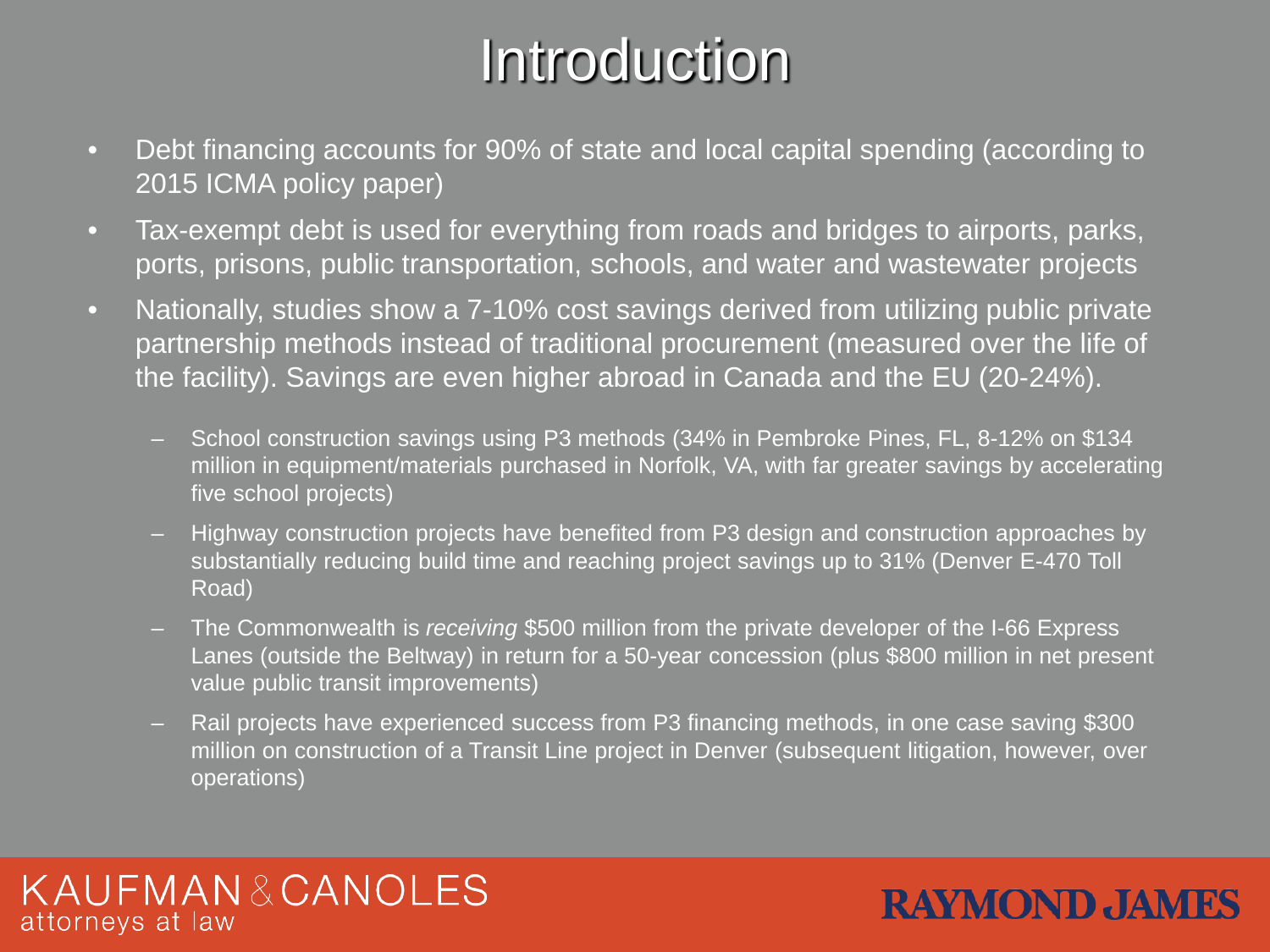## Introduction (cont.)

- P3s are becoming increasingly more popular to leverage advanced technology and innovations in the private sector as well as greater efficiencies to operations of projects once completed
	- P3s can shift the risk of operations and maintenance costs of public infrastructure to the party best able to control such risk (the developer)
	- Deferred maintenance is reduced by shifting lifecycle cost (including capital replacements) risks to the private developer

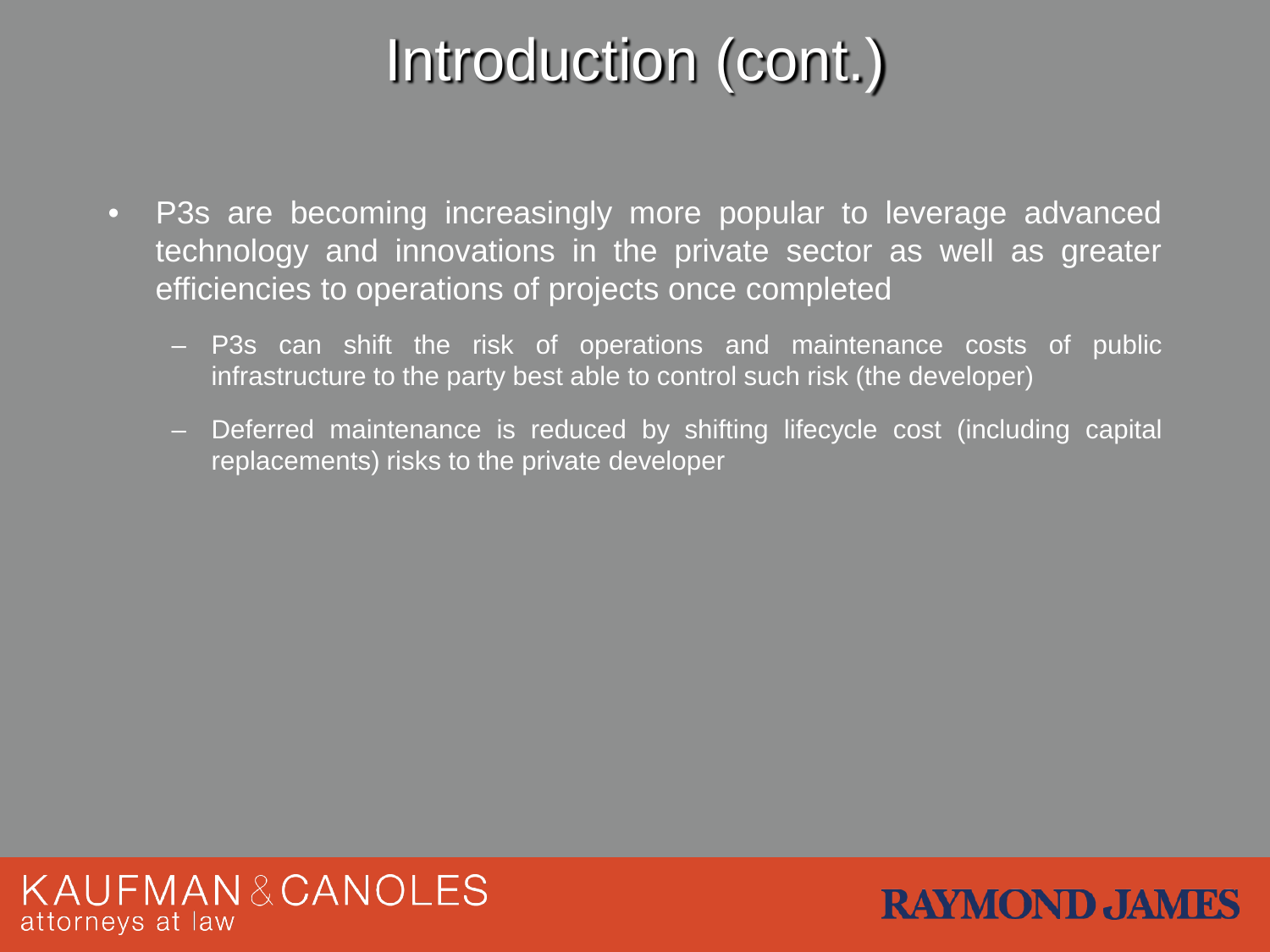## Traditional v. P3 Models

### **Traditional Model:**

• Design-Bid-Build (DBB)

#### **P3 Models:**

- Design-Build-Operate-Maintain (DBOM)
	- Public owner is responsible for financing and capital requirements
	- Private developer is responsible for operation and maintenance
	- Private developer receives periodic payments for O&M
- Design-Build-Finance-Operate-Maintain (DBFOM)
	- Private developer responsible for financing, operation and maintenance over project team (30-40-50 years)
	- Private developer receives either "availability payments" (with revenue risk retained by the public owner) or a concession to keep the project revenue (e.g., tolls) once the facility is constructed
	- Hand-back Guarantee at end of term, "85% new"
- Tax-Exempt Variation on DBFOM Model
	- Non-Profit Entity issues 63-20 Tax-Exempt Bonds
	- **Private developer contracts to design and build the facility**
	- Shorter-term O&M Contracts (e.g., 3 years)
	- Public body pays rent to cover debt service plus budgeted O&M expenses
	- Facility turned over to government once bonds are paid off

#### KAUFMAN&CANOLES attorneys at law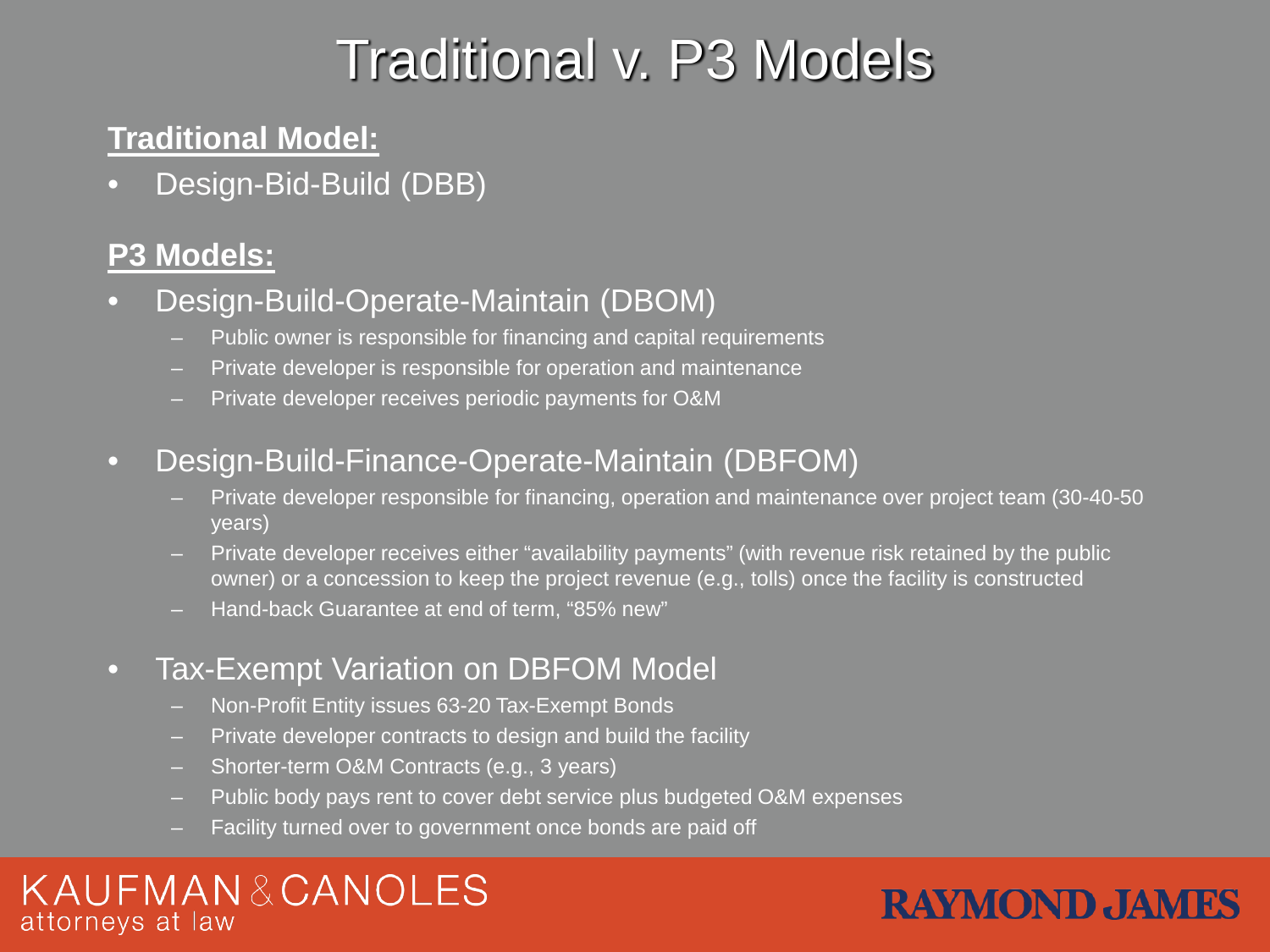## Risk Transfer and Control



Private Sector Participation

UFMAN&CANOLES attorneys at law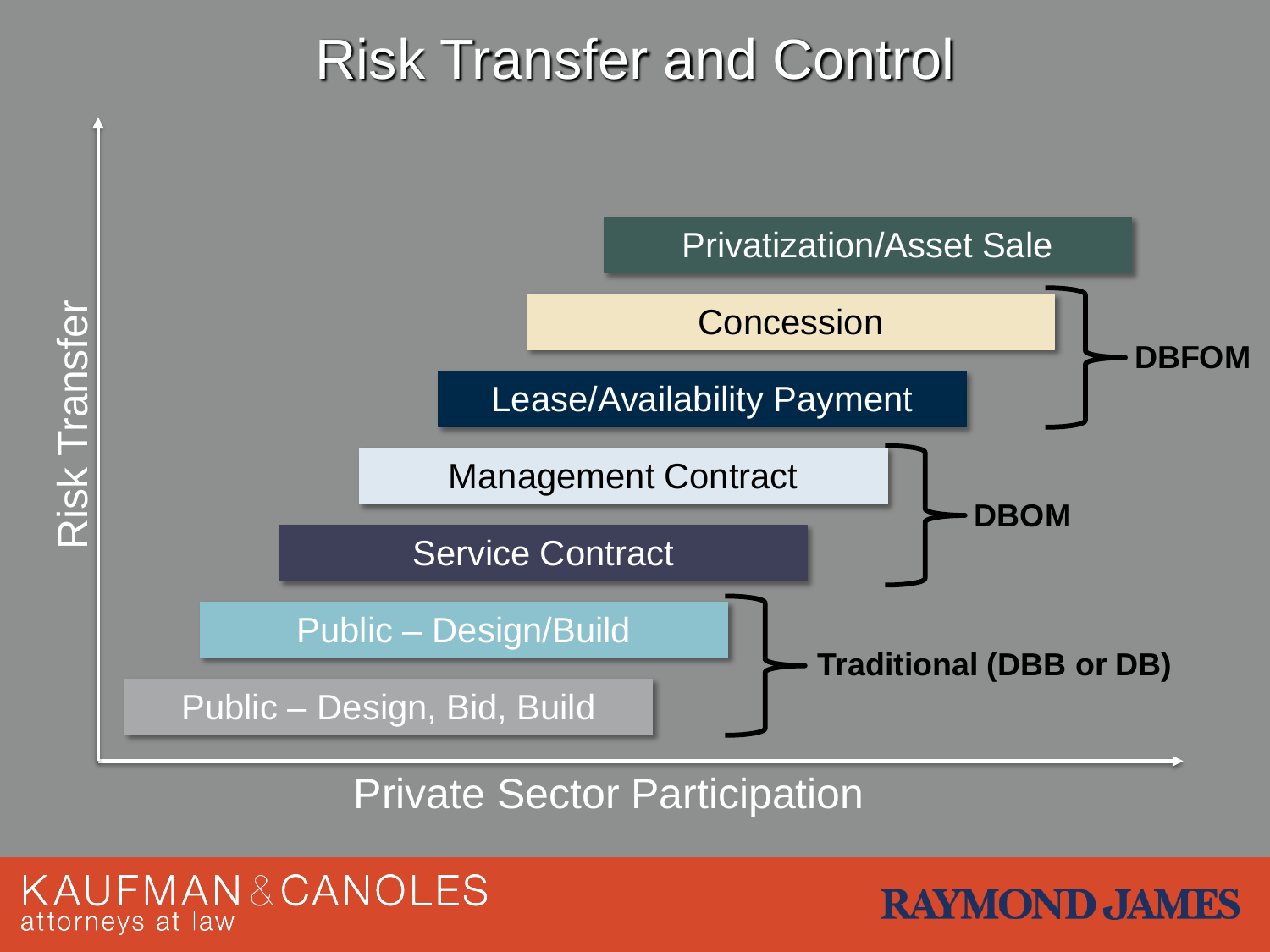## Value for Money (VfM)/ Life Cycle Cost Analysis (LCCA)

A Value for Money (VfM) or Life Cycle Cost Analysis (LCCA) analysis, comparing the risk-adjusted cost to the public sector of owning and operating a public facility over its lifespan under each alternative, takes into account all of the following costs:

- Design and Construction Costs
- **Project Financing Costs, including Issuance Costs**
- "Risk-related costs": Cost Overruns or Time Delays
- Project Income from User Fees
- Utility Costs
- Other O&M Costs, including Personnel Costs
- Capital Replacement Costs
- End of Life Costs: Residual Value
- Non-Monetary Costs (Quality Trade-Offs)

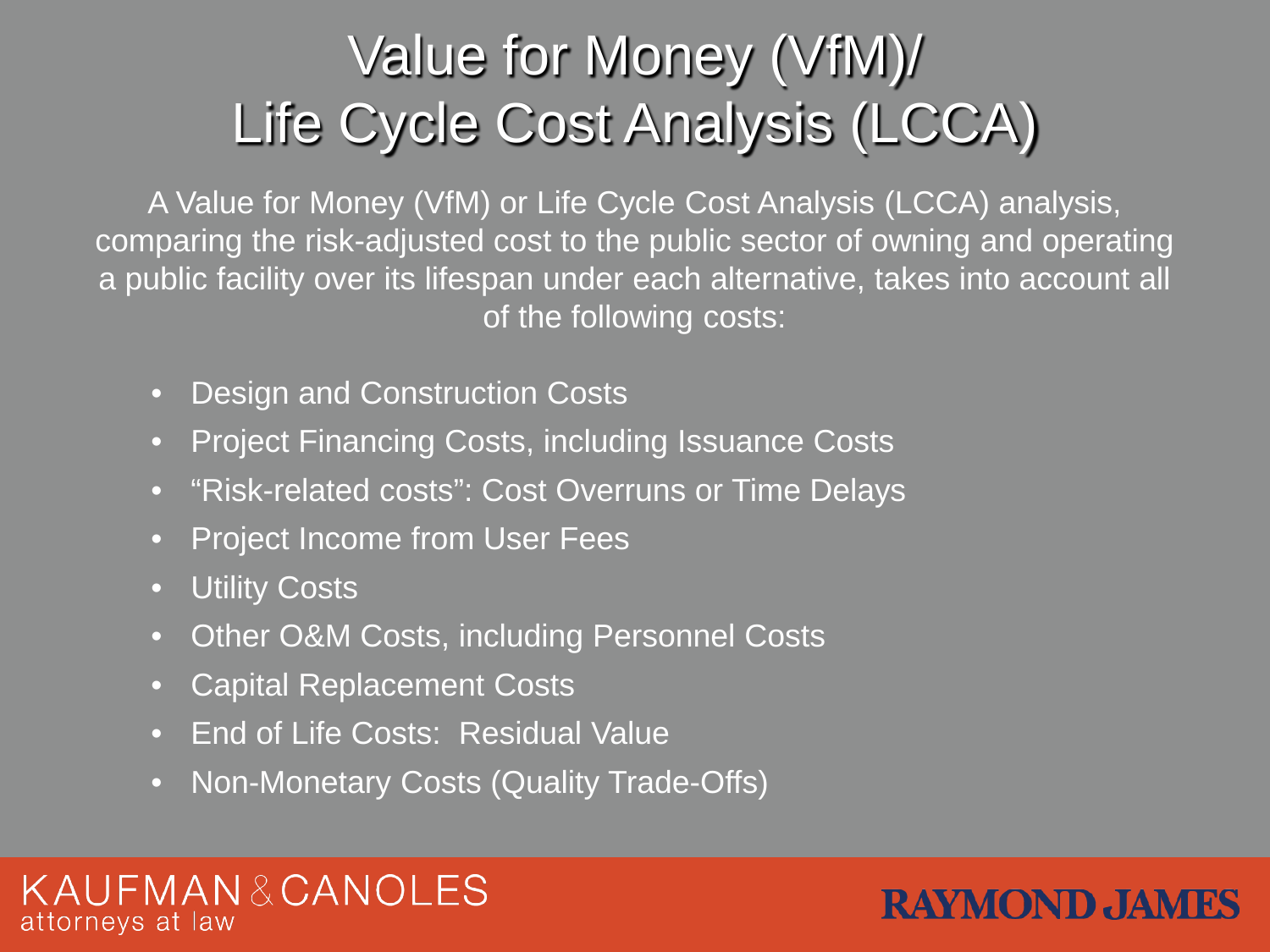## Cost Comparison (Value for Money)

**Value for money analysis comparing traditional procurement methods and P3 methods, often results in affirming the P3 process.** 

 Risk Transfer May Offer Savings, but **Retained Risks** Difficult to Quantify Upfront **Retained Risks Does Private Sector Offer Lower Life** O&M Costs O&M Costs Cycle Costs (Operation & Maintenance)? **Financing Costs Financing Costs P3 Financing Costs Likely to be Higher** Design & **Design & Construction**  P3 Project Delivery May Offer Savings **Construction** 

**Traditional** 

#### KAUFMAN&CANOLES attorneys at law

## **RAYMOND JAMES**

 $P3$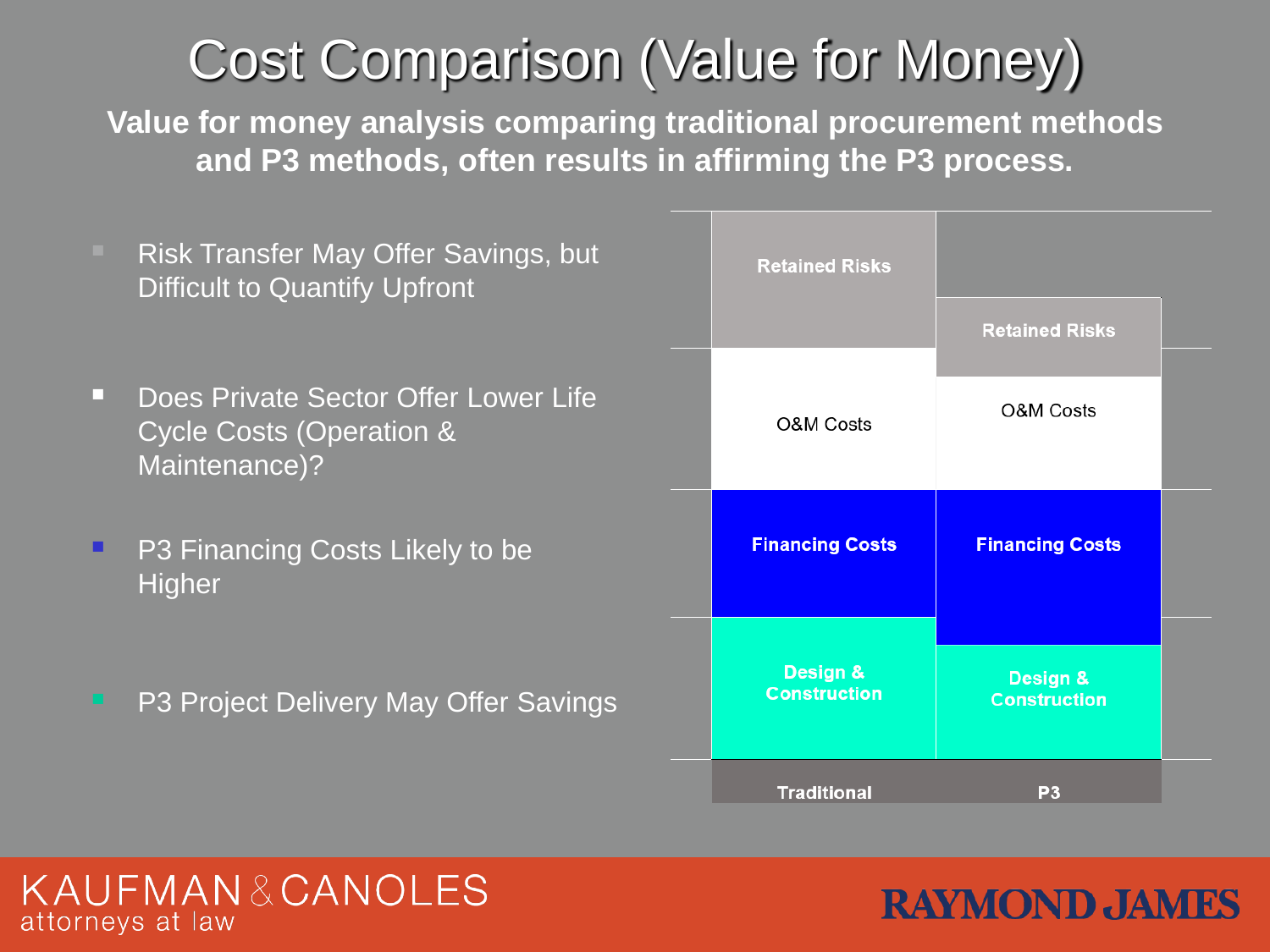## Key Project Risks

The P3 process aims to reduce and shift the following risks away from the public, and towards the private developer:

#### **A. Design Risks**

- 1. Scope discrepancies
- 2. Disagreement over design concepts
- 3. Design errors / failures
- 4. Design changes

#### **B. Inaccurate Cost Estimates**

- 1. Program (scope)
- 2. Differing or unforeseen site conditions
- 3. Contingencies
	- a) "Constructability" issues
	- b) Scope gaps between trade contractors
	- c) Subcontractor defaults

#### **C. Construction Risks: Cost & Time Overruns**

- 1. Increased cost of materials or labor
- 2. Delays that cause:
	- a) cost increases
	- b) unavailability of facility

#### KAUFMAN&CANOLES attorneys at law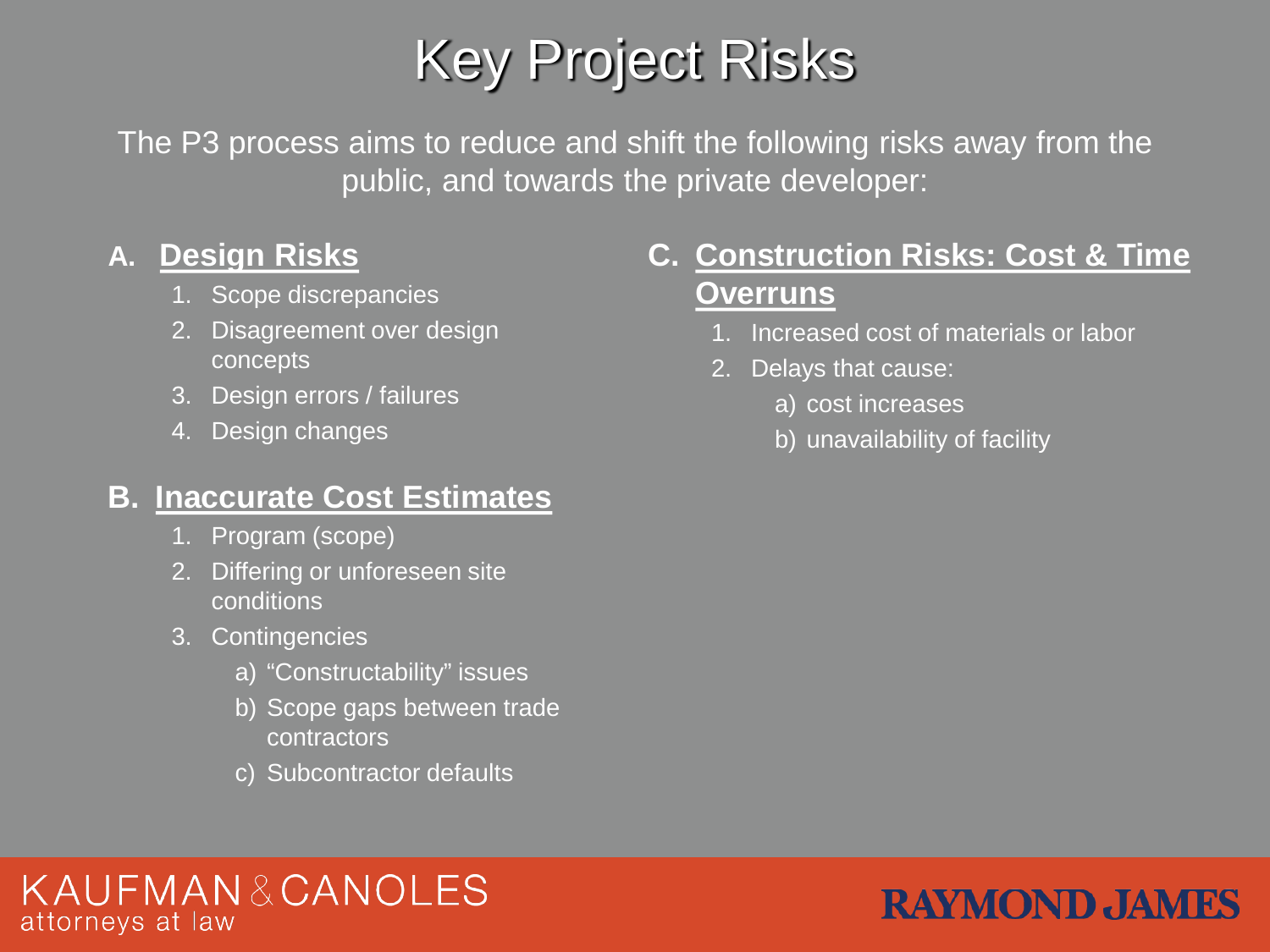## Key Project Risks (cont.)

#### **D. Financing Risks**

- 1. Availability of Financing / Debt **Capacity**
- 2. Project construction delays due to financing
- 3. Non-appropriation of funds

#### **E. Legal Risks**

- 1. Hazardous environmental conditions
- 2. Changes in law
- 3. Ownership of IP / infringement

#### **F. Political Risks**

- 1. Public opinion (Lack of Engagement)
- 2. Lack of public sector champion

### **G. Life Cycle Costs Risks**

- 1. Maintenance life cycle costs
	- a) Truth in budgeting
	- b) Deferred maintenance
	- c) Capital replacements/major repairs
- 2. Operations life cycle costs

#### KAUFMAN&CANOLES attorneys at law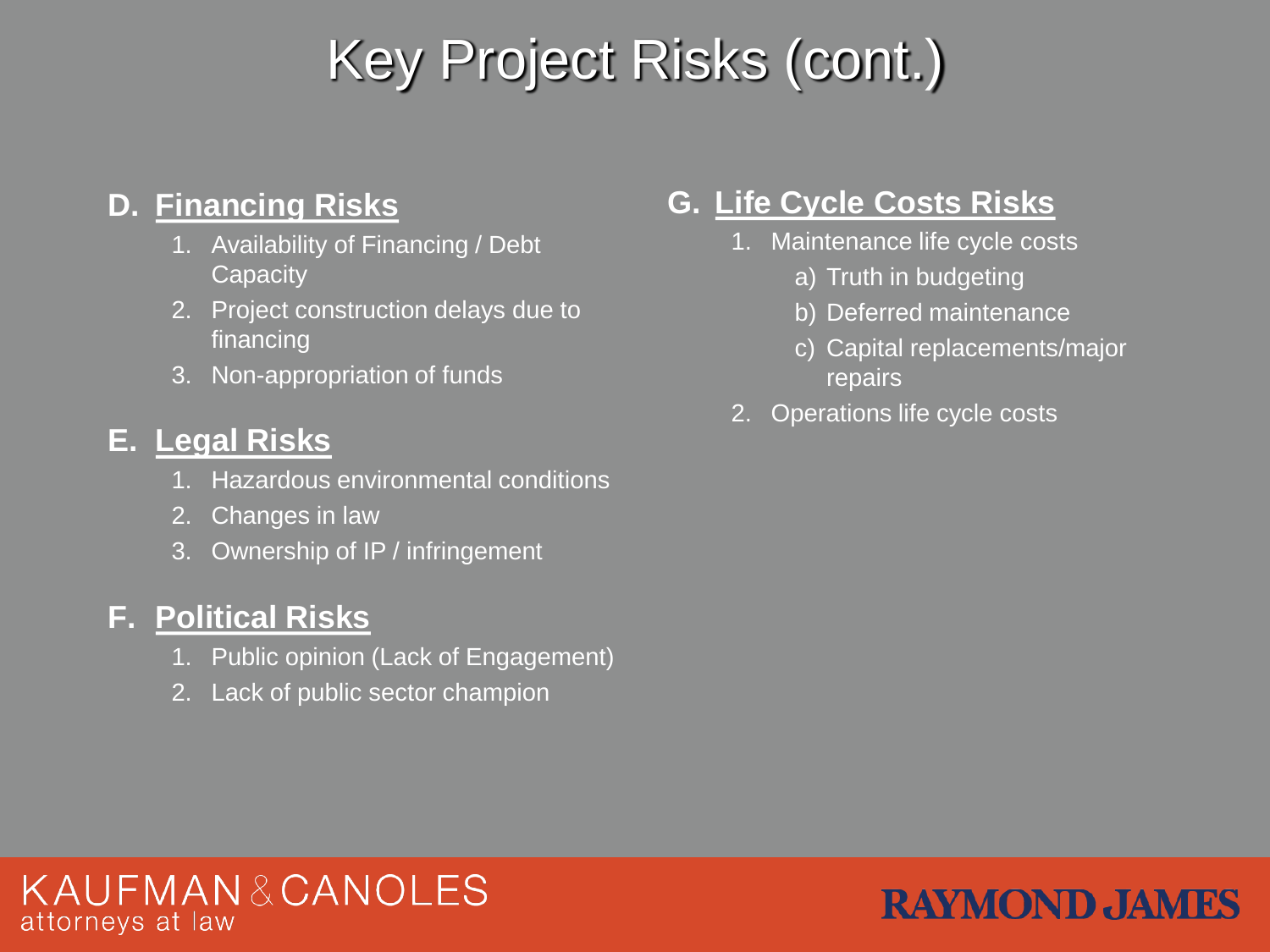## Cost of Deferred Maintenance

#### **"Nation's Infrastructure Given "D+" grade by the American Society of Civil Engineers."**

ASCE estimates the U.S. needs to invest \$4.5 *trillion* by 2025

### **"Too many of America's public schools are crumbling – literally."**

"…the nation's PK-12 public school buildings are valued collectively at nearly \$2 trillion, and the deferred investment in upkeep is estimated to be between \$271 billion and \$542 billion."

#### "No more money for school maintenance"

"Already he has more than 3,200 maintenance requests that he said he cannot afford to address. And that list is expected to grow…"

### **"Schools pitch \$57 million maintenance 'catch-up plan'"**

"…the first step in addressing a backlog of major maintenance needs that has contributed to system failures, structural defects and safety issues at local school buildings."

#### **"School construction needs are 'much greater' than governor's \$80 million proposal"**

### **"Schools say they need \$124 million for repairs"**

"They expected the schools to need about \$80 million worth of repairs to replace systems at the end of their useful lives, but instead found about \$124 million in urgent needs."

**"School Maintenance: A Story of Despair (and Resurrection?)"**

"This starvation of basic maintenance funds is why our facilities are failing at a daily rate…"

#### KAUFMAN&CANOLES attorneys at law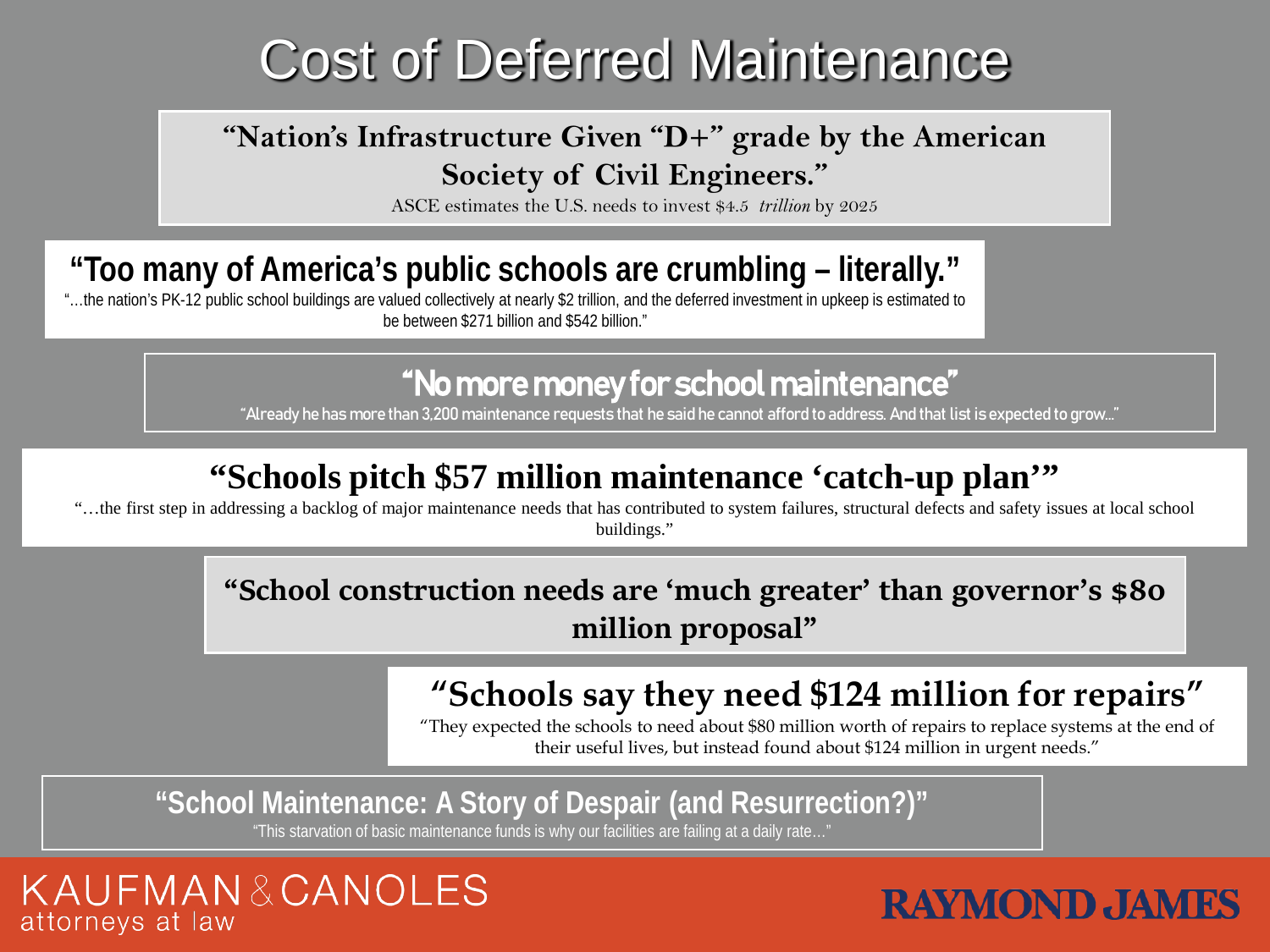## **Considerations**

#### **A. Project Costs**

- 1. Short term relief but long term implications if transaction is not carefully negotiated by public officials
- 2. VfM/LCCA exercise is critical
- 3. Transfer of O&M risk is key
- 4. Minimize Deferred Maintenance

#### **B. Financing Costs**

- 1. Public body can likely obtain lower interest rate for financing as compared to private sector due to ability to pledge full faith and credit or similar type of security pledge unique to public body
- 2. P3 structure may allow public body to time its borrowing more efficiently
- 3. Compare issuance costs: DBB v. DBOM v. DBFOM (private & tax-exempt)

#### **C. Loss of Operational Control**

- 1. Control over operations may be transferred to the private sector, which will require monitoring and auditing rights being retained by the public body to ensure project properly operated and managed
- 2. Public should retain control over infrastructure plans and policies
- 3. Criticism of long term deals (50+ years) given unforeseen demands of public on such infrastructure

#### **D. Loss of Ongoing Revenue Source**

- 1. Monetization of existing revenue stream creates short term windfall
- 2. Risk that public may not receive full value for future toll revenues

#### **E. User Fees**

- 1. Fees paid by users may be higher than would have been paid if governmentally financed and operated in order to ensure private party recoups investment it made for concession in the first place
- 2. User fees also affected by economies achieved in designing, building, operating maintaining the project a P3 advantage

#### KAUFMAN&CANOLES attorneys at law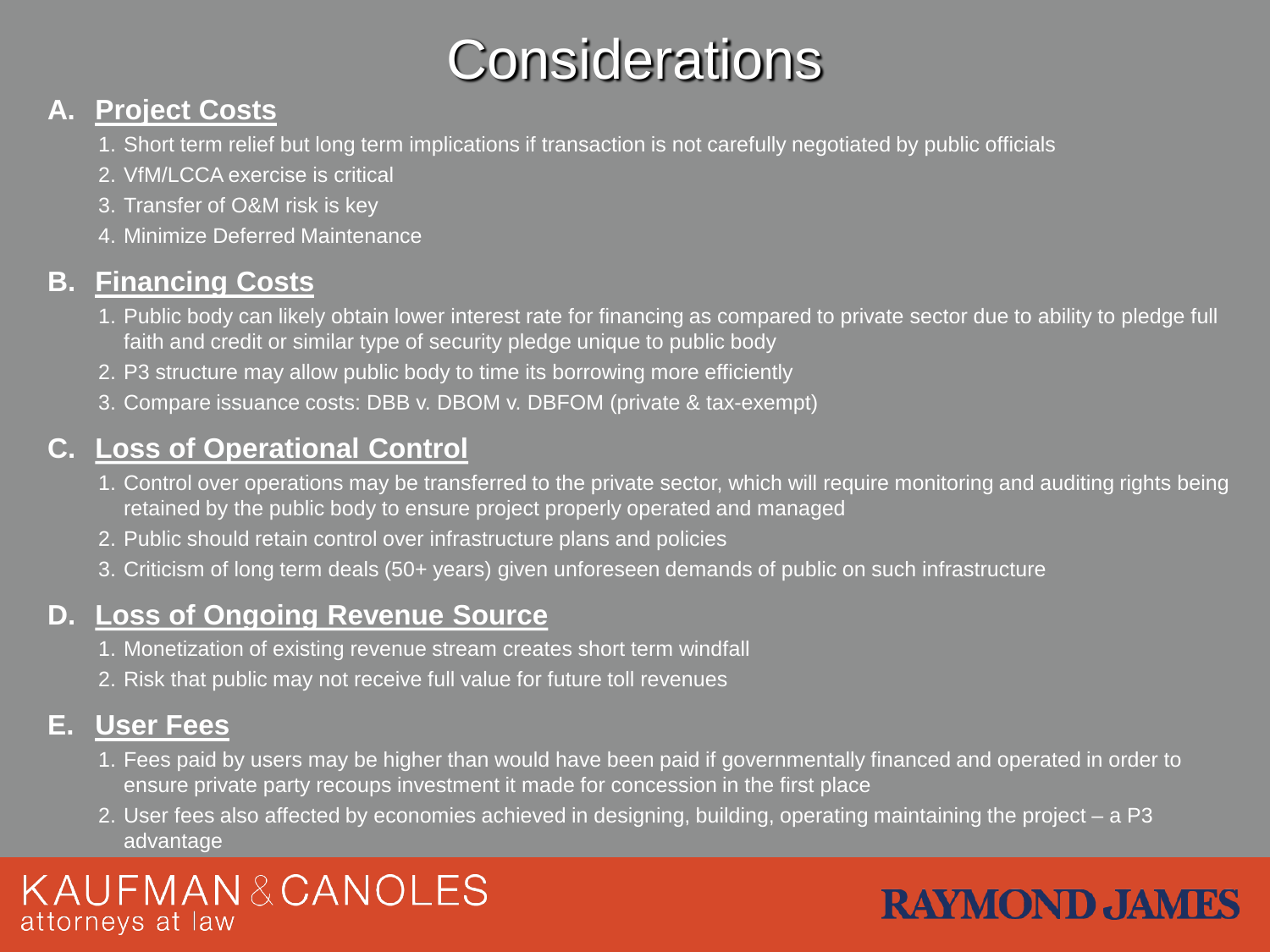## Interim Agreement

Interim Agreements, made between the public owner and private developer, lay out certain deliverables from the private partner. This can reduce uncertainty and risk in the following ways:

**RAYMOND JAMES** 

#### **A. Total project time (and thus costs) conserved**

- Design-build process accelerated
- No financing delays

#### **B. Political and public opinion risks managed**

- Developer to conduct public outreach
- Contractual obligation to incorporate public input into the design

#### **C. "Test drive" of the public-private working relationship**

- The City's timeline for review, comment and approval
- Refining the scope and budget for a collaborative process
- "Value engineering" at early stage

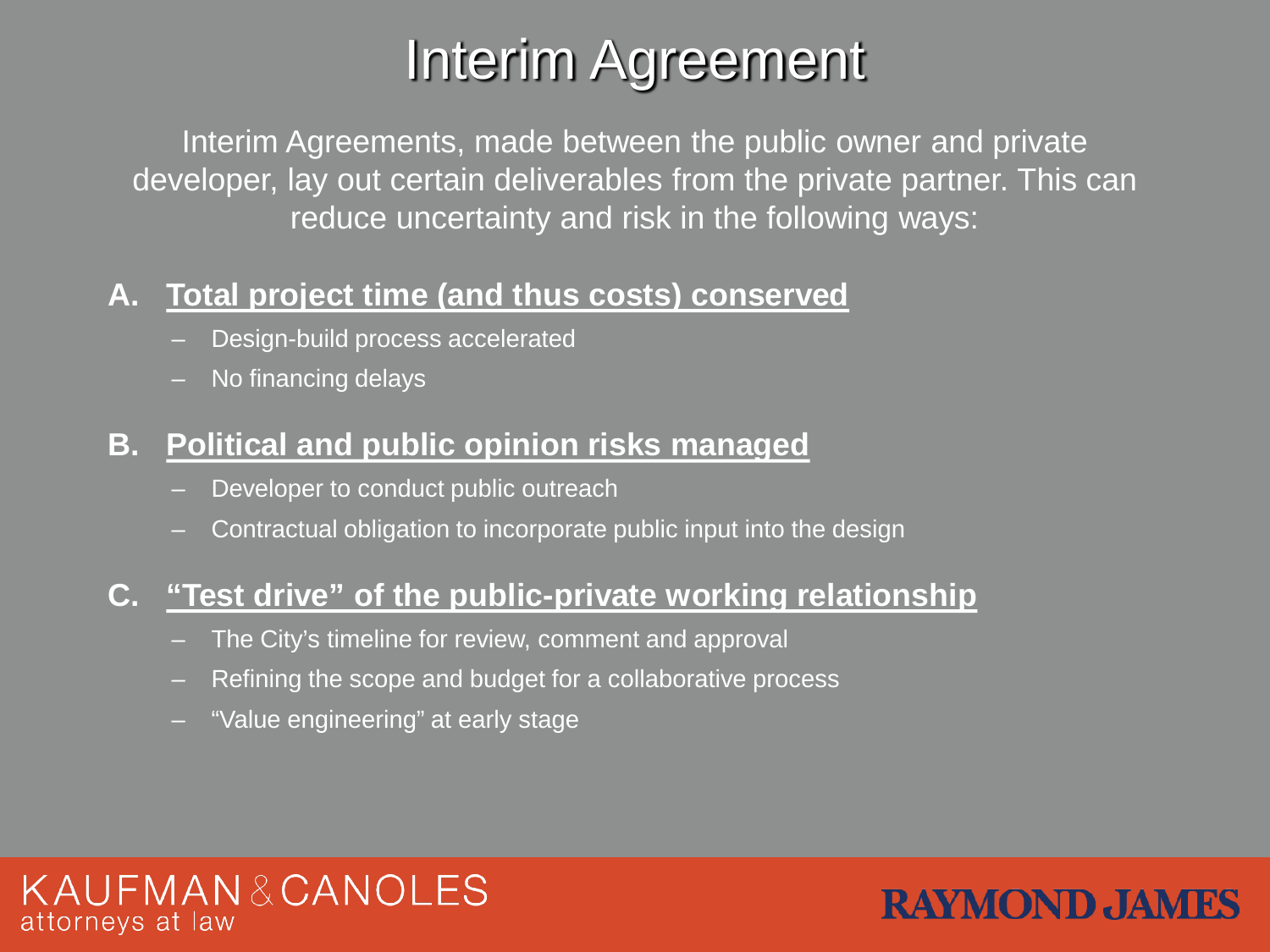## Interim Agreement (cont.)

#### **D. Project costs and project schedule more definitively projected**

- Minimizing uncertainty or risk
- Scope refined
- Design requirements
- Site conditions
- Global GMP for bundled projects

#### **E. Design Process Improved**

- Agreement on design criteria and principles
- Specify the required deliverables from the developer in 35% design
- Reduce the risk of later disagreements over the scope of the work
- Determine whether design criteria such as LEED certification or similar certifications are cost effective
- More accurate cost estimate produces an agreed-upon guaranteed maximum price (GMP)
- Reduce contingency



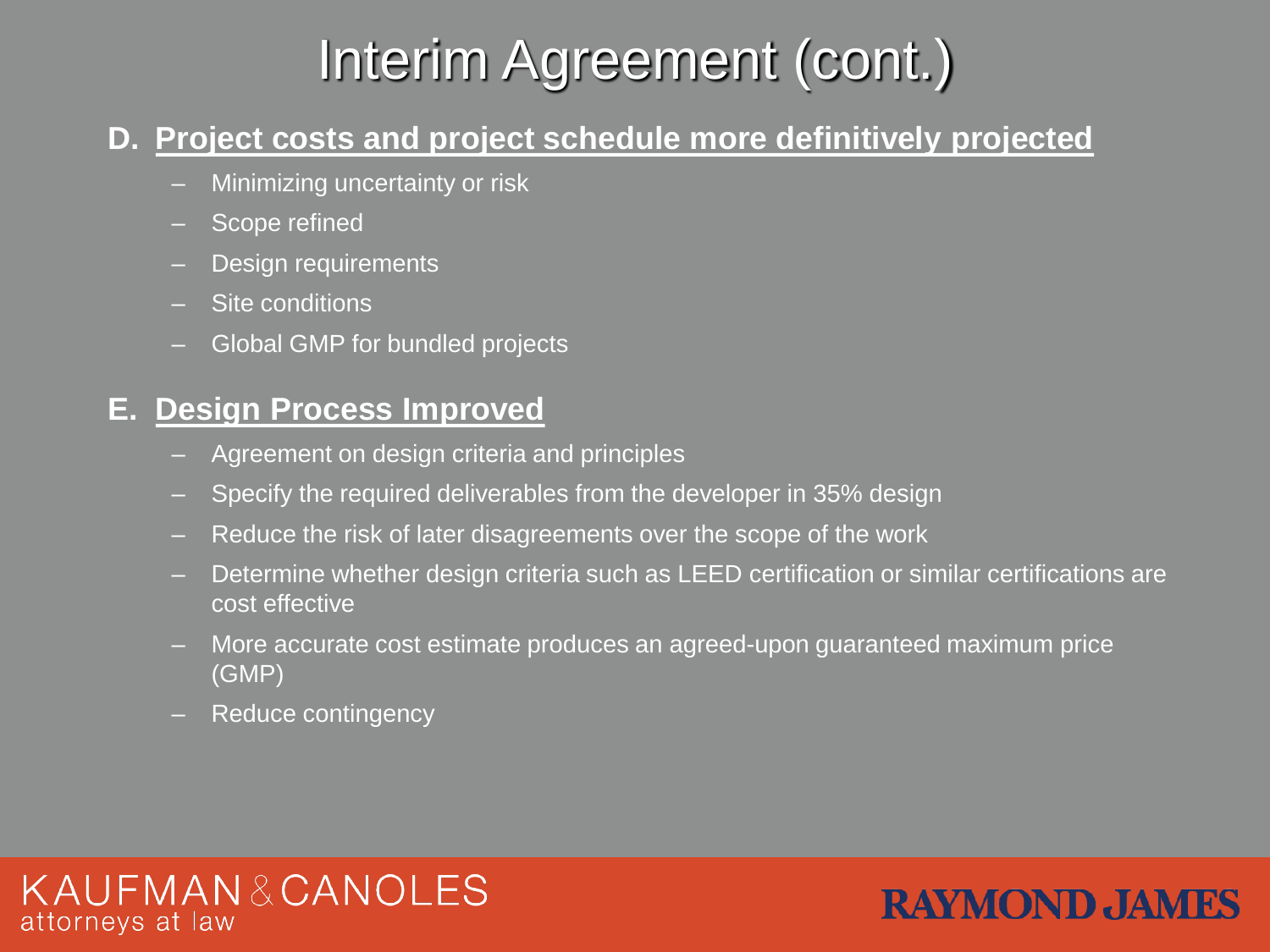## Interim Agreement (cont.)

#### **G. Developer's Deliverables**

- Environmental Reports
- HAZMAT surveys
- Underground utilities, historical resources, endangered species identified
- Traffic Studies
- Geotechnical survey and report
- Demolition of existing facilities
- Basis of design narrative
- Major building systems and equipment checklist (to include major building operating systems only)
- 35% design calculations
- Preliminary (35% design) drawings
- Topographical and boundary surveys
- Value engineering recommendations
- Site design based on applicable storm water regulations
- Minority owned, woman owned and small business participation plan

#### **J. Public Hearing Required**

– Public hearing no later than 30 days before an interim agreement or comprehensive agreement is signed

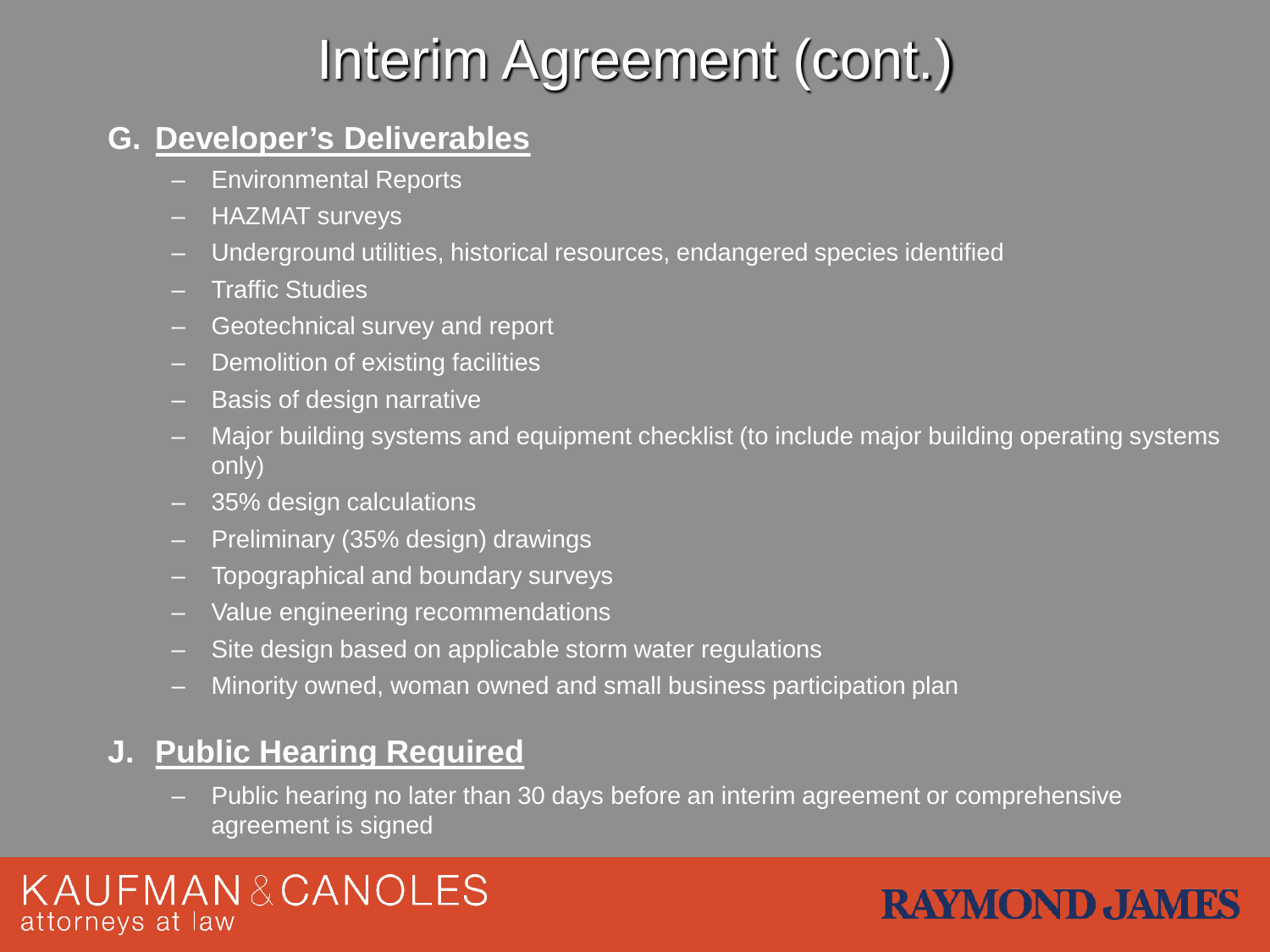## Case Study: Norfolk Public Schools Project

#### **What Worked Well**

- Having 1 Point of Contact Designer and Builder are one in the same
- Building Trust Being Able to have City Staff/NPS
	- o Staff/Designer/Builder all involved throughout the process open communication is key
- Community Involvement

#### **Lessons Learned?**

- The Interim Agreement is the key to success
- Time is Money (biggest savings)
- Design and Equipment Material Purchasing Efficiencies (next biggest savings)



#### KAUFMAN&CANOLES attorneys at law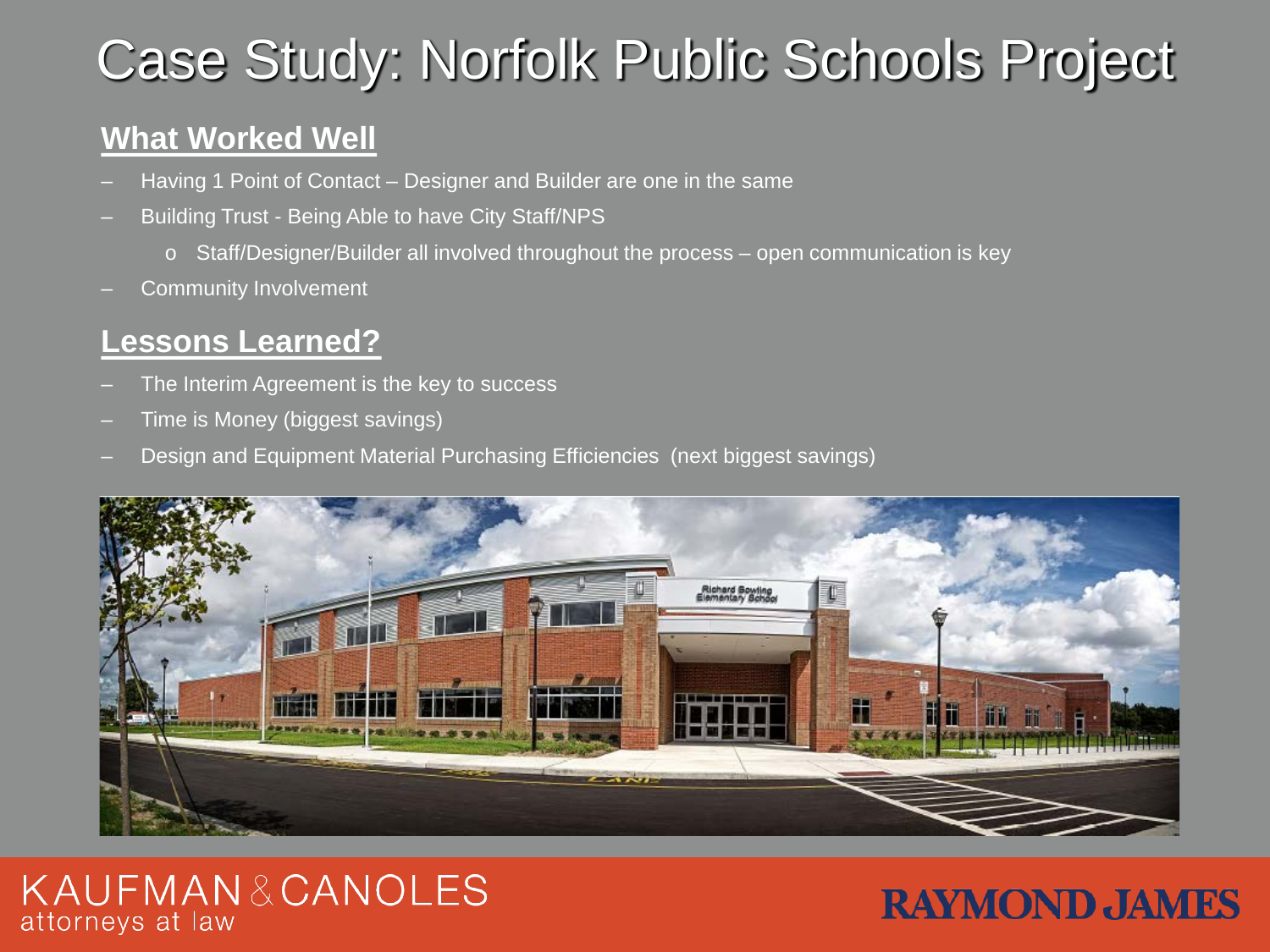## Norfolk Public Schools Project (cont.)

#### **What Worked Well (GC's Perspective)**

- Direct Purchase of equipment Able to ensure same equipment on all 5 schools – Ease of maintenance for NPS (all the same equipment)
	- o HVAC Equipment
	- o Light Fixtures
	- o Electrical Equipment
	- o Generators
	- o Plumbing Fixtures





#### KAUFMAN&CANOLES attorneys at law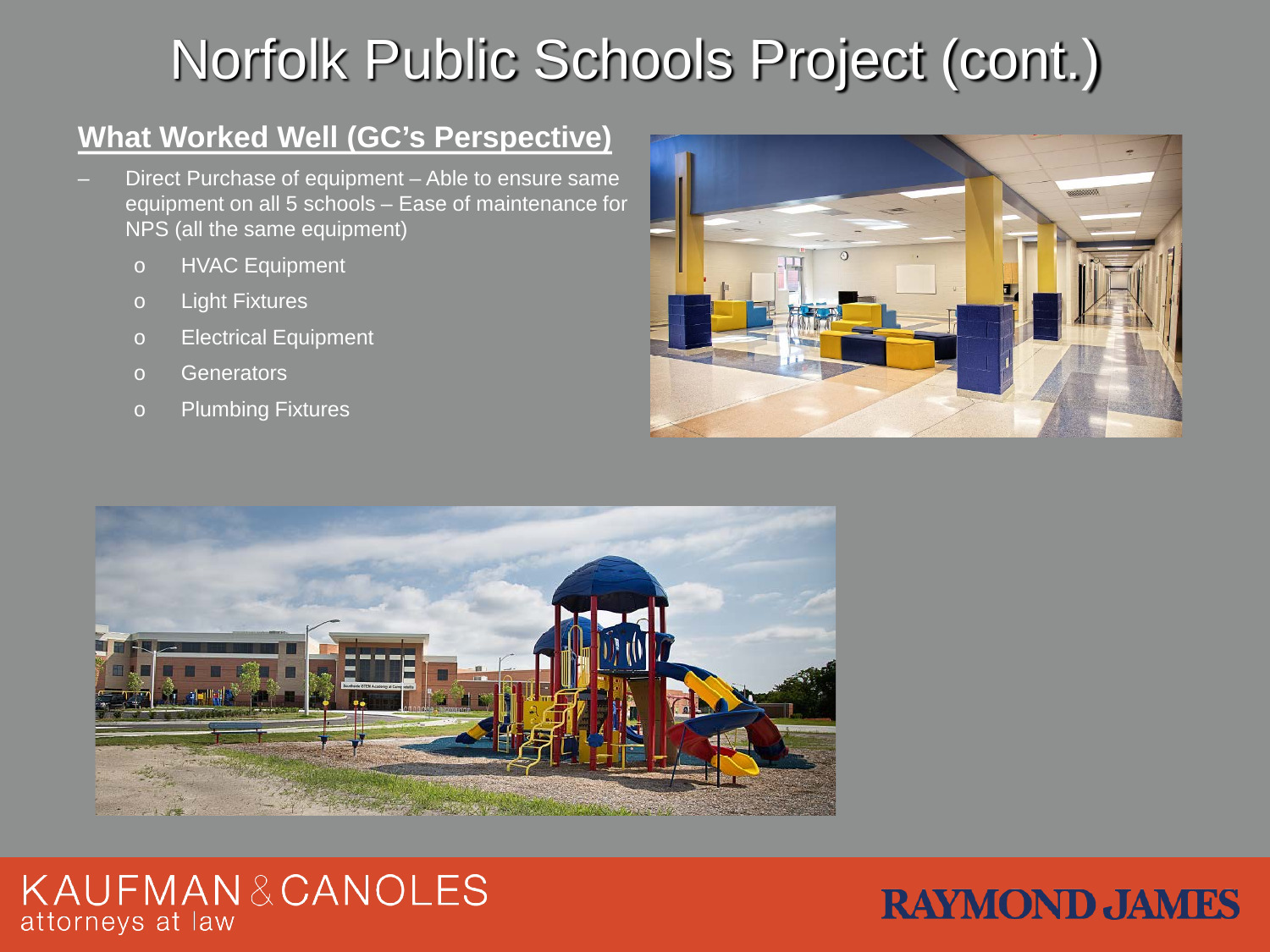## Norfolk Public Schools Project (cont.)

#### **Constructability Reviews**

- Multiple perspectives helped achieve efficient/buildable designs
- Taking it beyond a design charrette. How do we build it? Is this the best way? Can we get the same look/same function in another way?
	- o Give and Take from All Team Members

#### **Quarterly Update Meetings**

- OAC Meetings every two weeks at one site may not resonate at the other sites
- Quarterly Updates kept all parties informed on what was going on
- Many changes were able to be accommodated thru open communication
- Many issues became non-issues through the open communication



#### KAUFMAN&CANOLES attorneys at law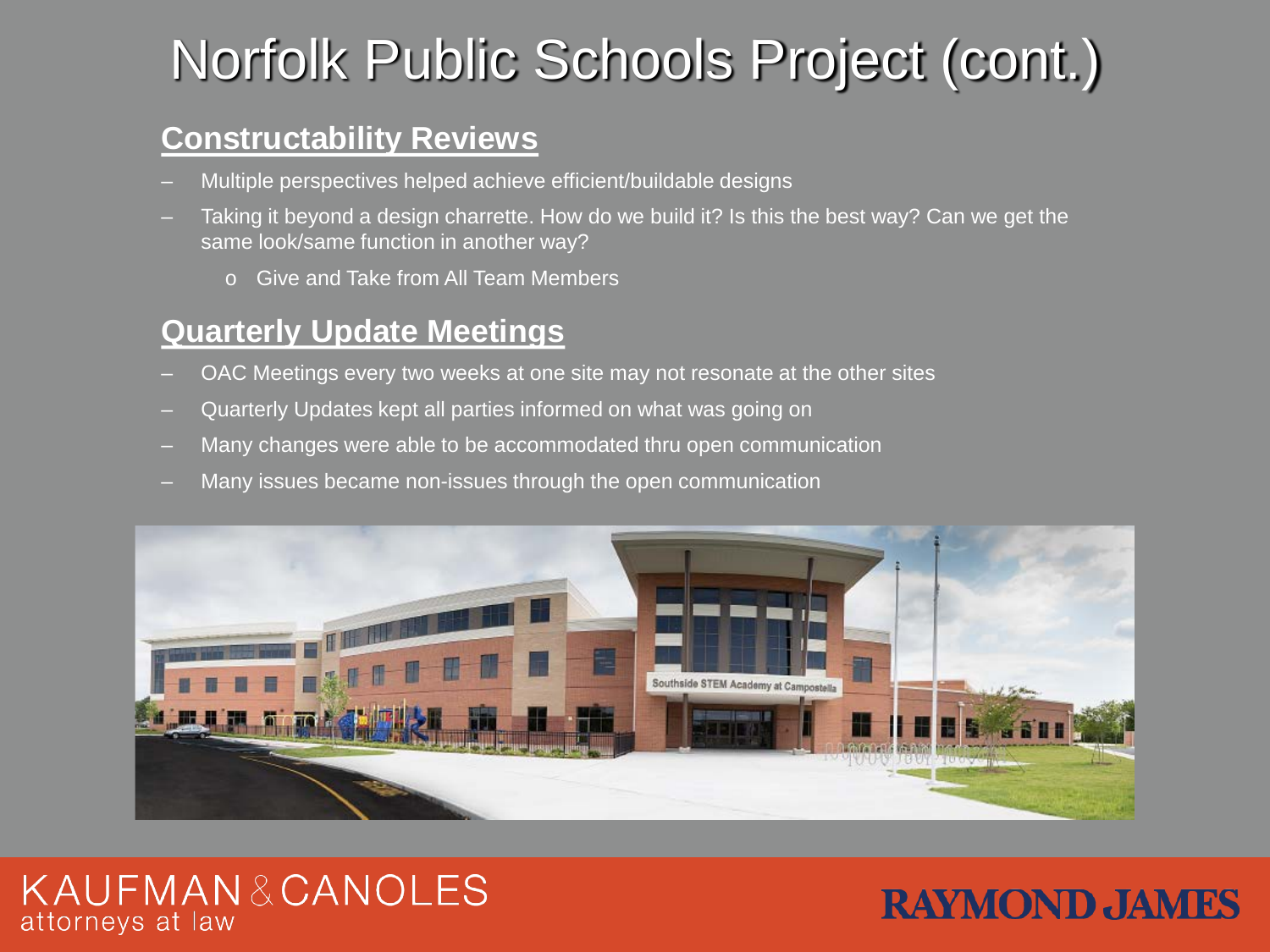## **Conclusion**

- P3 works best when private developer can better manage project life cycle risks
	- Need complete transparency to ensure proper public vetting
	- Services should be well defined with clear criteria for evaluation
	- Private contractors performance should be disciplined by ongoing competition
	- Public officials should be held accountable for decision to P3 or not to P3 (VfM and Lead analysis)
- DBFOM is an important component of a government's financing options, but it shouldn't completely replace tax-exempt debt
- Contracts should require state of the art maintenance and safety standards as opposed to statewide minimums
- Public officials should acknowledge need for staff and outside expertise to develop and manage P3 opportunities



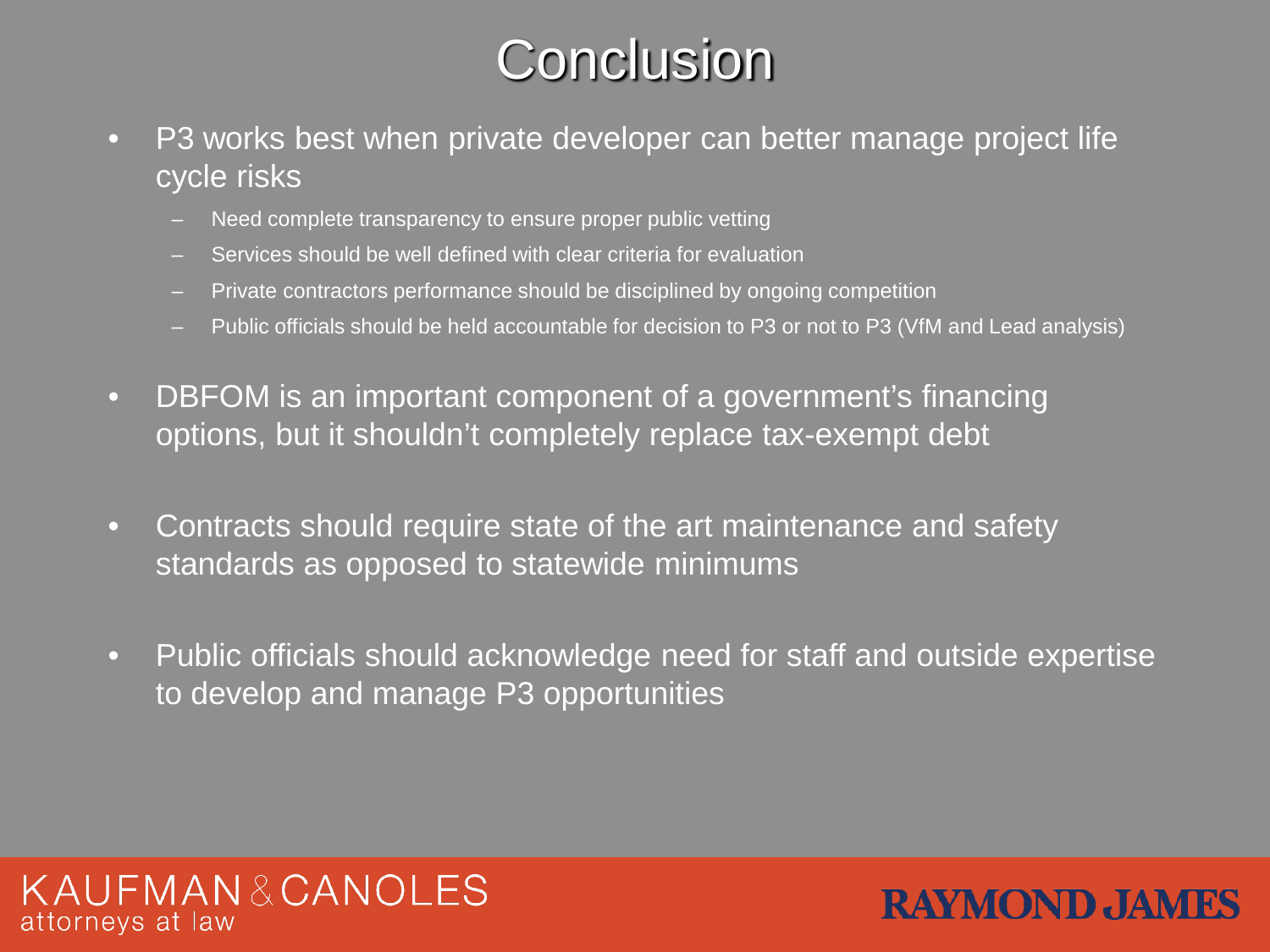

Sean E. Ekiert Raymond James Mid-Atlantic Public Finance 951 E. Byrd Street, Suite 930 Richmond, VA 23219 804.225.1197 sean.ekiert@RaymondJames.com



Megan Martz Gilliland Kaufman & Canoles 1021 East Cary Street, Suite 1400 Richmond, VA 23219 804.771.5742 mmgilliland@kaufcan.com



Charles V. McPhillips Kaufman & Canoles 150 W. Main Street, Suite 2100 Norfolk, VA 23510 757.624.3178 cvmcphillips@kaufcan.com

#### KAUFMAN&CANOLES attorneys at law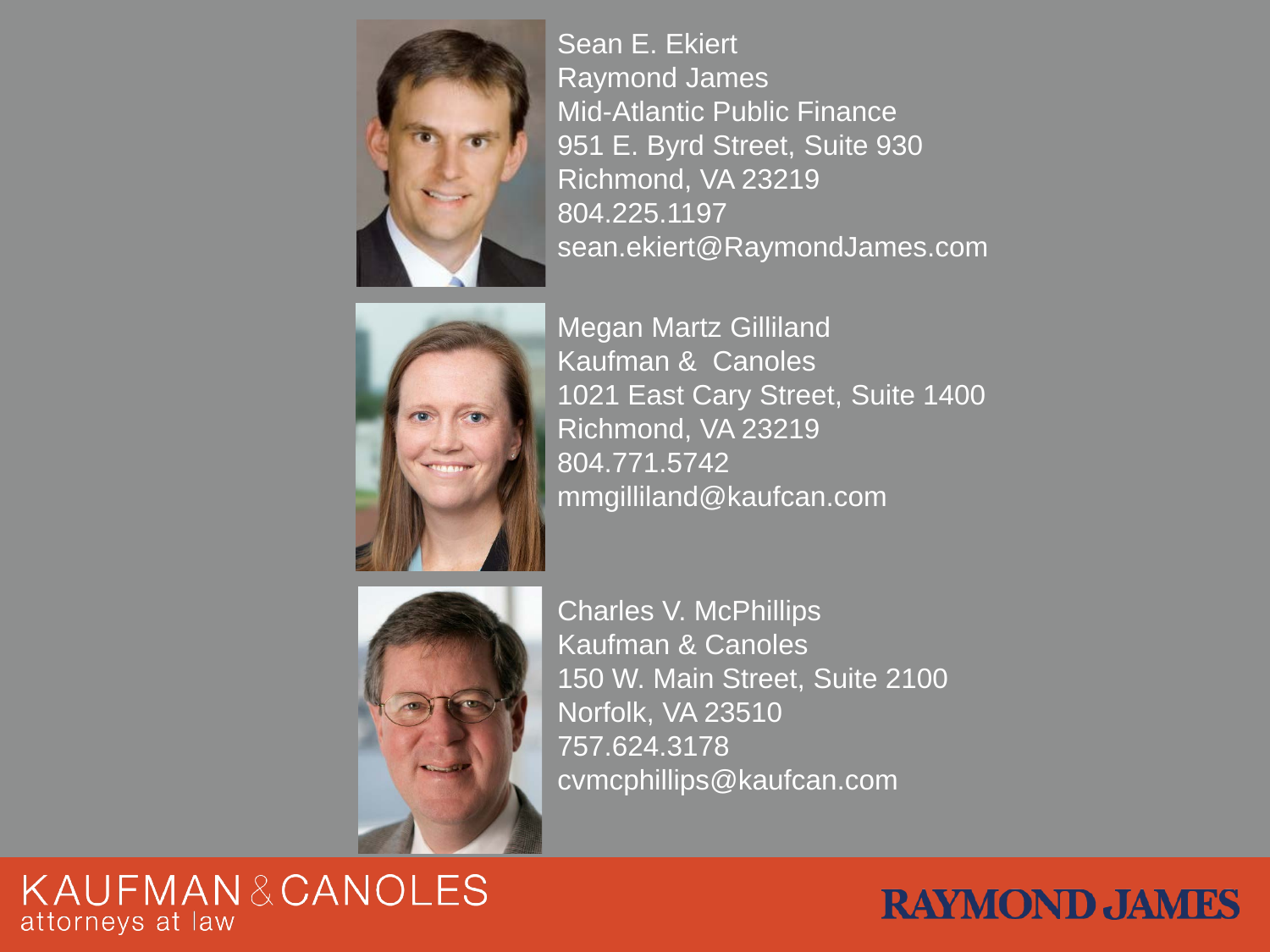#### **RAYMOND JAMES DISCLAIMER**

The information contained herein is solely intended to facilitate discussion of potentially applicable financing applications and is not intended to be a specific buy/sell recommendation, nor is it an official confirmation of terms. Any terms discussed herein are preliminary until confirmed in a definitive written agreement. While we believe that the outlined financial structure or marketing strategy is the best approach under the current market conditions, the market conditions at the time any proposed transaction is structured or sold may be different, which may require a different approach.

The analysis or information presented herein is based upon hypothetical projections and/or past performance that have certain limitations. No representation is made that it is accurate or complete or that any results indicated will be achieved. In no way is past performance indicative of future results. Changes to any prices, levels, or assumptions contained herein may have a material impact on results. Any estimates or assumptions contained herein represent our best judgment as of the date indicated and are subject to change without notice. Examples are merely representative and are not meant to be all-inclusive.

Raymond James shall have no liability, contingent or otherwise, to the recipient hereof or to any third party, or any responsibility whatsoever, for the accuracy, correctness, timeliness, reliability or completeness of the data or formulae provided herein or for the performance of or any other aspect of the materials, structures and strategies presented herein. This Presentation is provided to you for the purpose of your consideration of the engagement of Raymond James as an underwriter and not as your financial advisor or Municipal Advisor (as defined in Section 15B of the Exchange Act of 1934, as amended), and we expressly disclaim any intention to act as your fiduciary in connection with the subject matter of this Presentation. The information provided is not intended to be and should not be construed as a recommendation or "advice" within the meaning of Section 15B of the above-referenced Act. Any portion of this Presentation which provides information on municipal financial products or the issuance of municipal securities is only given to provide you with factual information or to demonstrate our experience with respect to municipal markets and products. Municipal Securities Rulemaking Board ("MSRB") Rule G-17 requires that we make the following disclosure to you at the earliest stages of our relationship, as underwriter, with respect to an issue of municipal securities: the underwriter's primary role is to purchase securities with a view to distribution in an arm's-length commercial transaction with the issuer and it has financial and other interests that differ from those of the issuer.

Raymond James does not provide accounting, tax or legal advice; however, you should be aware that any proposed transaction could have accounting, tax, legal or other implications that should be discussed with your advisors and/or legal counsel.

Raymond James and affiliates, and officers, directors and employees thereof, including individuals who may be involved in the preparation or presentation of this material, may from time to time have positions in, and buy or sell, the securities, derivatives (including options) or other financial products of entities mentioned herein. In addition, Raymond James or affiliates thereof may have served as an underwriter or placement agent with respect to a public or private offering of securities by one or more of the entities referenced herein.

This Presentation is not a binding commitment, obligation, or undertaking of Raymond James. No obligation or liability with respect to any issuance or purchase of any Bonds or other securities described herein shall exist, nor shall any representations be deemed made, nor any reliance on any communications regarding the subject matter hereof be reasonable or justified unless and until (1) all necessary Raymond James, rating agency or other third party approvals, as applicable, shall have been obtained, including, without limitation, any required Raymond James senior management and credit committee approvals, (2) all of the terms and conditions of the documents pertaining to the subject transaction are agreed to by the parties thereto as evidenced by the execution and delivery of all such documents by all such parties, and (3) all conditions hereafter established by Raymond James for closing of the transaction have been satisfied in our sole discretion. Until execution and delivery of all such definitive agreements, all parties shall have the absolute right to amend this Presentation and/or terminate all negotiations for any reason without liability therefor.

#### KAUFMAN&CANOLES attorneys at law